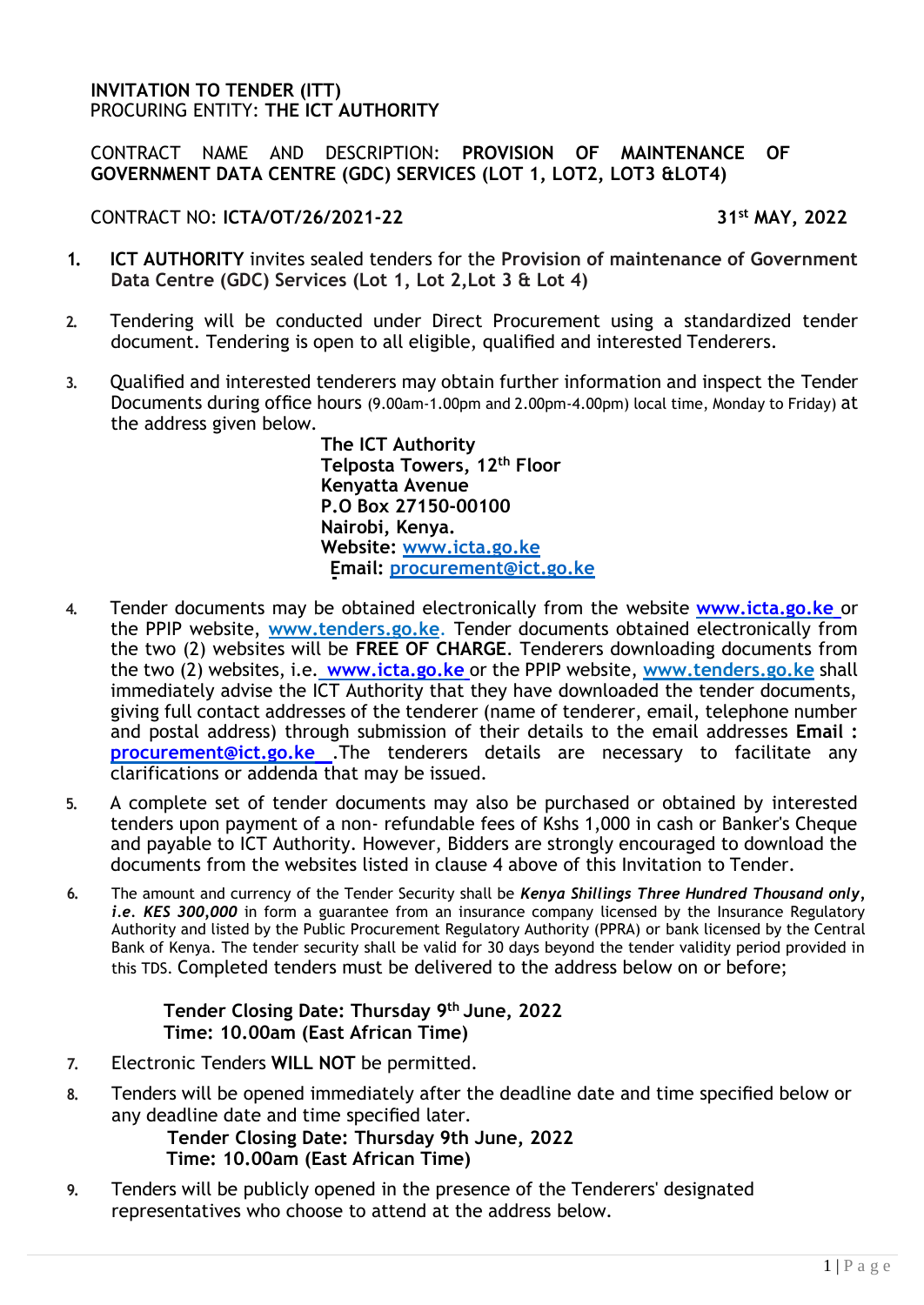- **10.** Late tenders will be rejected.
- **11.** The addresses referred to above are:
- **A. Address for obtaining further information and for purchasing tender documents**

**The CEO, ICT Authority Att: Head Supply Chain Management Telposta Towers, 12th Floor Kenyatta Avenue P.O Box 27150-00100 Nairobi, Kenya. Website: www.icta.go.ke Email: procurement@ict.go.ke**

**B. Address for Submission of Tenders.**

**The CEO, ICT Authority Telposta Towers, 12th Floor Tender Box Kenyatta Avenue P.O Box 27150-00100 Nairobi, Kenya.**

**C. Address for Opening of Tenders**

**The ICT Authority Telposta Towers, 12th Floor Boardroom Kenyatta Avenue P.O Box 27150-00100 Nairobi, Kenya.**

**NB:** *Site visit for LOT 1 & 4 will be held on Friday, June 3rd , 2022 at 10.00am at ICT Authority, Telposta Towers, 12th Floor. The Contact Person is GDC Lead*